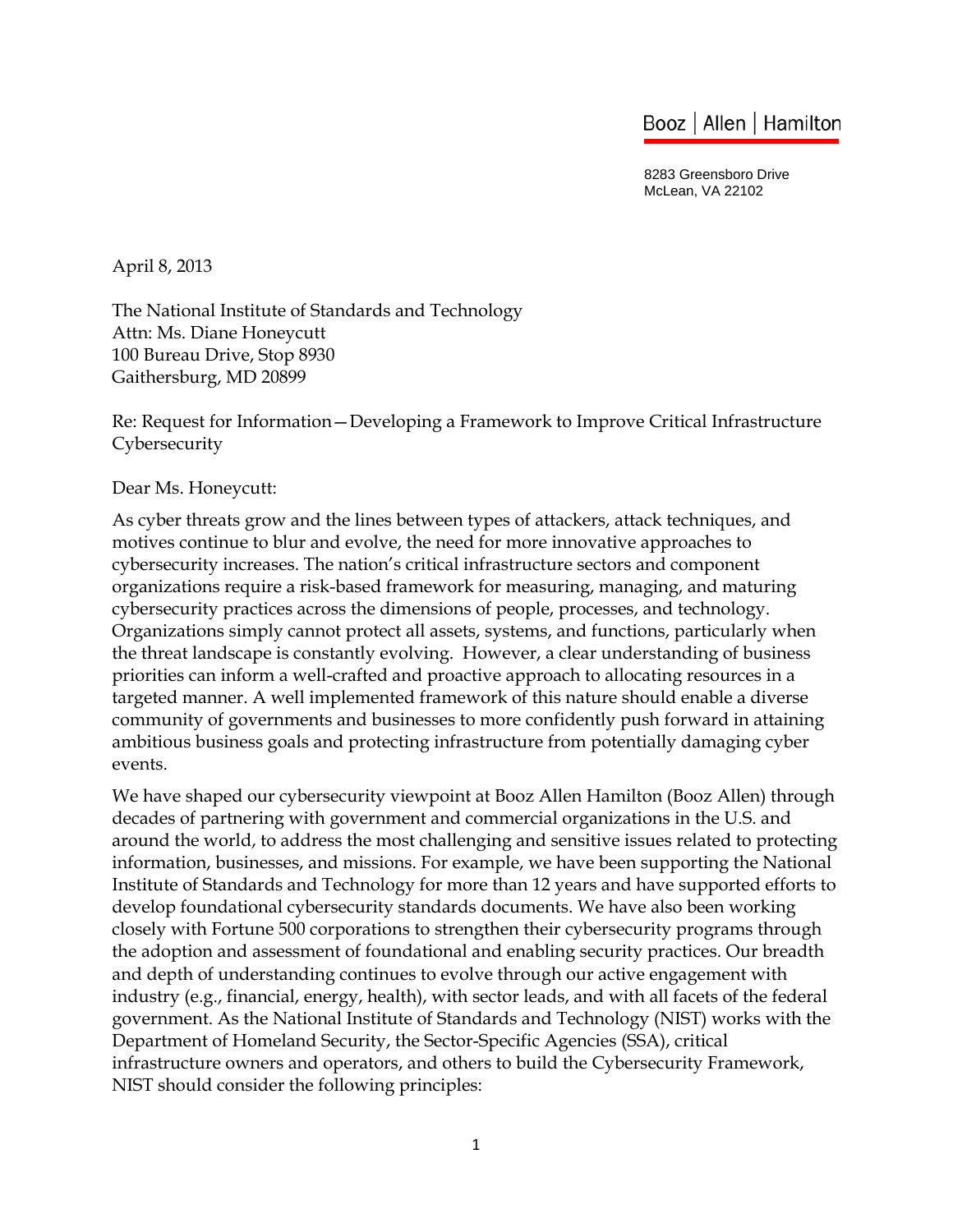- **Keep it Agile and Adaptive.** Cybersecurity practices within such a framework must be efficient and effective in dealing with current and future threats and vulnerabilities, cultural shifts, business needs, and technological advancements. At the same time, they must enhance the overall preparedness and resilience of critical infrastructure and reduce risk to a sector (and the nation). A one-size-fits-all "checklist" of controls runs counter to this idea and is limiting, as different sectors have different priorities. Instead, a framework that "adjusts" to the unique operating and risk environments of various business types—while still maintaining an overall common foundation—has the potential for enhanced cybersecurity at the sector-level as well as for the nation.
- **Enable Enterprise Risk Management.** The future of cyber risk management allows one to readily ascertain the maturity of an enterprise's security posture within the context of the business and across the dimensions of people, process, and technology. Enterprisewide cyber risk management requires the ability to communicate the story of how effectively the cybersecurity program is protecting the business, as opposed to merely protecting information technology (IT) systems. Furthermore, providing this security maturity information to executives, middle managers, and operators throughout the organization—with the appropriate messaging and level of detail—empowers everyone to do their part in managing risk and continuously improving resilience as part of a collective and comprehensive approach.
- **Promote Repeatable Measurement.** The Cybersecurity Framework must enable organizations to assess the appropriateness and effectiveness of current security controls against identified threats (across multiple dimensions) within the context of a given organization's business goals, objectives, and risk tolerance. A thoughtful combination of qualitative and quantitative measures embedded into the framework should be clear and obvious to implementers and assessors; facilitate a common understanding of risk from the perspective of multiple stakeholders; and enable consistent measurement of controls in a manner that communicates to the business how effectively aligned the security program is to the greater enterprise. Tools and techniques that enable repeatable measurement allow an organization to report on progress and react faster to security challenges.

Booz Allen has a long history of working cybersecurity-related challenges across the public and private sectors, including information assurance, cybersecurity operations, cyber threat intelligence, data analytics, advanced malware detection, and communications security. We operate throughout the entire lifecycle of cybersecurity, partnering with clients in diagnostic and strategy-setting, designing targeted capability solutions, and finally, implementing and operating those solutions. We have and are continuing to evolve our cybersecurity practices based upon internal and external (i.e., client-based) lessons learned, all commensurate with the evolving threat landscape. The following includes Booz Allen's answers to the questions in the Request for Information from February 26, 2013.

\*\*\*\*\*\*\*\*\*\*\*\*\*\*\*\*\*\*\*\*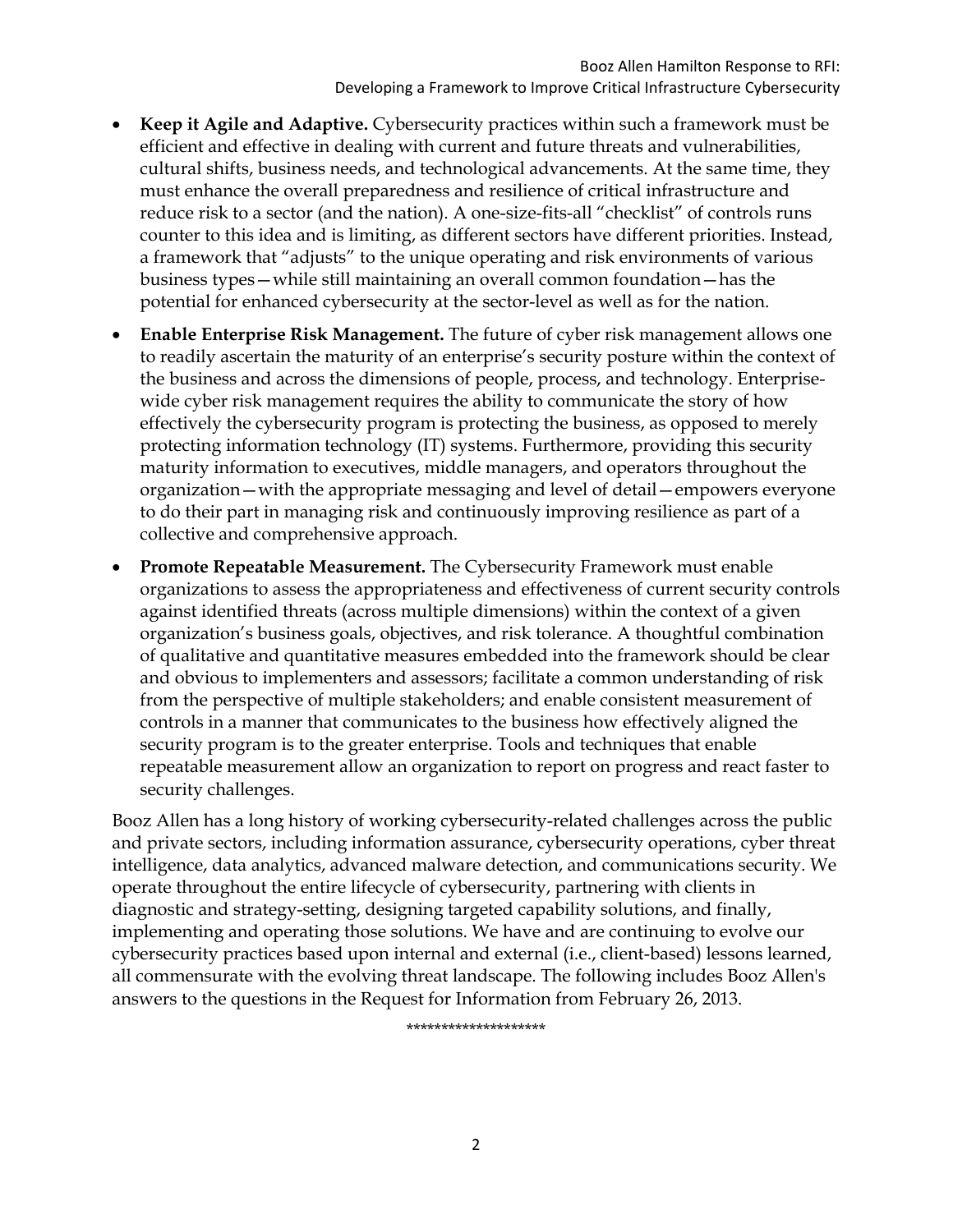#### **Current Risk Management Practices**

Organizations must manage critical infrastructure cybersecurity risk with an eye towards protecting business processes and information from activity that could adversely impact confidentiality, integrity, and availability. Managing cybersecurity risk in critical infrastructure cannot be grounded solely in an asset-based, compliance-driven approach, because this limits the agility and flexibility needed for success. Compliance is important, but only to the extent that it has a demonstrable impact on reducing the potential risk to the business, and ultimately the sector and the nation. NIST should encourage a programmatic, risk-based approach to security that allows informed decision-making based on threat, vulnerability, and business impact—holistically tying elements of an enterprise together to ensure security is attuned to precise business needs and allowing critical functions and services within a sector to operate as intended. While the risk framework may allow organizations to drill down to the system or asset level, the framework must be able to characterize cyber risk in terms of operational risk or impacts to nationally-important functions and services that make infrastructure "critical."

*1. What do organizations see as the greatest challenges in improving cybersecurity practices across critical infrastructure?* 

The simple, yet challenging, stages in improving cybersecurity practices across critical infrastructure can be summarized as: "know what you have," "know where you're going," and "know when you're achieving success."

The initial challenge to improving cybersecurity is to "know what you have." Before critical infrastructure protections can be effective, it is essential to move beyond a system or component focus to a paradigm that accounts for all the major inputs to a security program—the people, processes, and technology. Adversaries are highly motivated to find the weakest link in a security system, whether it is untrained people, an insecure process, or a misconfigured piece of technology. Thus, "knowing what you have" must include each of these areas. The technology component is a challenging piece, as organizations must truly account for all network-connected technology assets and develop a full understanding of how these assets are accessing the network in today's always-on, ubiquitously connected, environment. Similarly, organizations must understand threats to its business processes that may come from the technology—either because of vulnerabilities in the technology; vulnerabilities inherent in how the technology is used; or inadequate knowledge, skills, or abilities within the workforce.

The next challenge for organizations is to "know where you're going." Developing appropriate target metrics for incremental and overarching improvements will provide another hurdle as organizations work to consistently describe risk tolerance and convey risk-based mitigation decisions. Finally, there is the challenge of "knowing when you're achieving success." In order to make improvements, it is necessary to first be able to make consistent measurements. Appropriately and consistently assessing the current baseline of cybersecurity practices within a given sector or across multiple sectors, and in turn, assessing the efficacy of those practices for a given operational environment will present a challenge.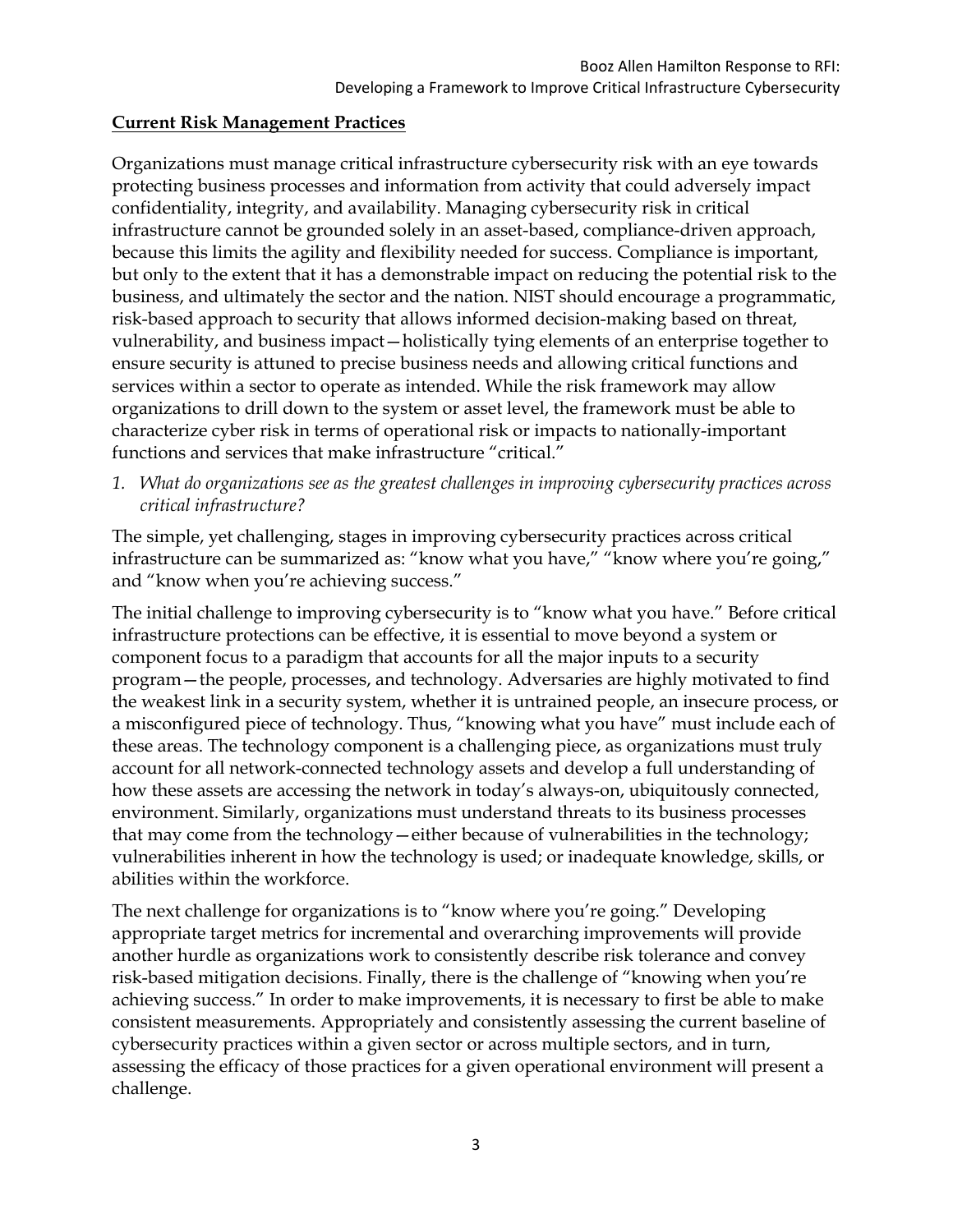Technology continues to bring vast amounts of sensitive data together in large repositories and new processes are linking new organizations together (e.g., personal health information in health information exchanges). However, traditional challenges, such as cost, feasibility, and state-of-the-art technology will continue to impact the degree to which security practices and techniques are implemented in the critical infrastructure. Interconnectedness of environments continues to introduce multiple new threat vectors and continuously expand the attack surface of organizations within the critical infrastructure. Innovative approaches and new thinking will be essential to stay ahead of the changing threat environment and provide the highest possible level of security for the nation's most valuable functions and services. In addition, we must look beyond technical solutions at the people and processes necessary to enhance security cost-effectively.

*2. What do organizations see as the greatest challenges in developing a cross-sector standards-based Framework for critical infrastructure?* 

Through our work with various critical infrastructure organizations across multiple sectors, we believe a cross-sector standards-based Framework for critical infrastructure should be:

- Agile to address 80-90 percent of the risk situations facing critical infrastructure;
- Flexible to support tailoring to the unique needs of sectors;
- Specific (yet not prescriptive) to promote consistent characterization, assessment, and mitigation of risk across the sectors;
- Adaptable to adjust to technology innovation and the evolving threat environment for each sector; and
- Customizable and pertinent to critical infrastructure business models and operations, enabling the operational environment to drive and independently manage risk and investment strategies.

There are a number of challenges to accomplishing the goal of building a cross-sector standards based Framework. Building consensus on a standardized way of approaching cybersecurity and managing risk across multiple sectors will be difficult. Organizations and sectors have different missions, business imperatives, and risk profiles. For example, the Financial Services Sector recognizes the benefits derived from working together to strengthen the overall security of the sector. In other cases, such as the Oil and Gas subsector, a competitive spirit remains among organizations, making coordination on security practices less common. Finally, because sectors are at varying levels of maturity, it may prove challenging to gain a common understanding of the current landscape of effective practices, standards, and approaches, and elevate the discussion from system-level risk management to a programmatic view, which is focused on maturing an organization's cybersecurity capabilities in a dynamic threat environment.

*3. Describe your organization's policies and procedures governing risk generally and cybersecurity risk specifically. How does senior management communicate and oversee these policies and procedures?* 

Booz Allen has taken a proactive and aggressive approach to defining and implementing a set of cybersecurity best practices. Our approach is grounded in a philosophy of measuring, managing, and maturing. We have defined and deployed for ourselves and several of our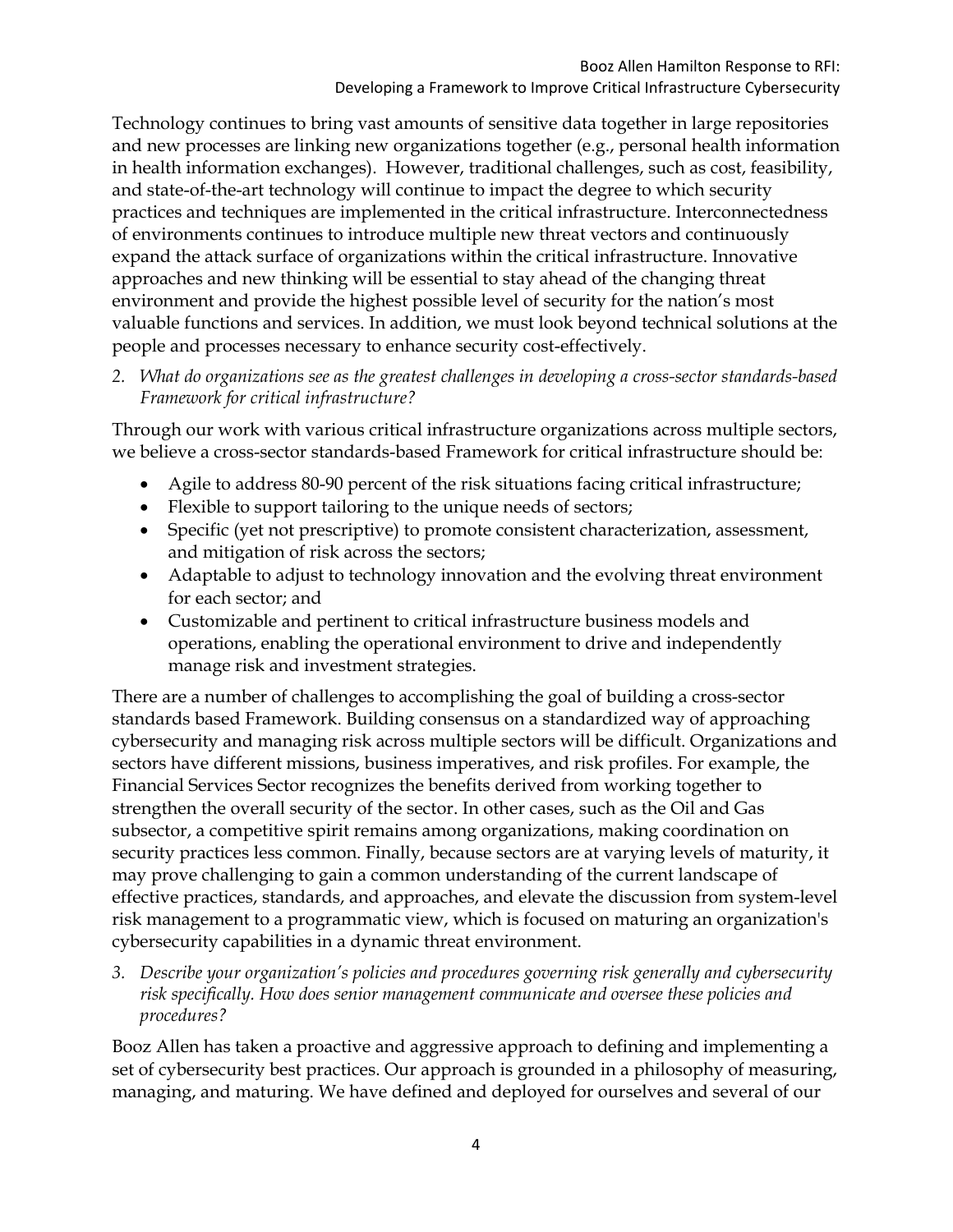clients a comprehensive and risk-based maturity model, which addresses functional (e.g., threat intelligence, application security, infrastructure & mobile security, etc.) and enabling (e.g., governance, policies, awareness & training, change management, etc.) controls in a balanced fashion. At Booz Allen, cybersecurity is everyone's responsibility. We formally communicate cybersecurity policies to employees and make them readily and clearly available. Cybersecurity awareness training on security policies, procedures, and associated risks expands and deepens the knowledge of our employees, enabling them to make appropriate decisions. Electronic enforcement of cybersecurity policies further assists in ensuring that user activities are in compliance.

#### *4. Where do organizations locate their cybersecurity risk management program/office?*

Organizations locate their cybersecurity risk management program in a variety of offices including, but not limited to, the Chief Information Officer (CIO), Chief Information Security Officer (CISO), and General Counsel. Placing cybersecurity risk management within the Office of the General Counsel is becoming much less common and we have observed many forward-leaning organizations elevate the CISO role (and the associated cybersecurity responsibilities) from underneath the CIO to become a direct-line report to the Chief Executive Officer (CEO) or Chief Financial Officer. No matter where the cybersecurity program/office is located, a proven best practice is to establish strong linkages with the organization's other risk management and security functions to holistically manage enterprise risks. Booz Allen's own physical and cybersecurity risk management functions are linked with other enterprise risk management efforts (including financial and ethics risk management) to holistically manage risk. These principles are part of our maturity model that is rooted in the philosophy of *measuring*, *managing*, and *maturing*.

# *5. How do organizations define and assess risk generally and cybersecurity risk specifically?*

Organizations typically define risk differently based on the level of the organization and the industry type. At the lowest levels of any type of organization, most managers and operators view risk from an operational and detailed standpoint and in terms of confidentiality, integrity, and availability—with one of those factors given special preference depending on the industry type. For example, in healthcare patient facilities, availability concerns are paramount, as operational disruptions could result in loss of life. Employing a healthcare compliance lens, confidentiality of protected health information is critically important. At these same lower levels of the organization, there tends to be a narrow IT-focused view of the world. Risk is generally defined in terms of risk to operations while cybersecurity risk is defined in terms of controls implemented and potential impact to a given cyber asset or system.

At higher levels of an organization, executives and board members view risk differently, considering strategic, operational, compliance, and reputational types of risk. At this level, component risk registers are gathered from throughout the enterprise to provide a summarized view of risk—typically filtered through a true enterprise risk management function. These individuals look at a "Top 10" risk list (or something similar) and gauge how these risks could impact short, medium, and long-term business goals and objectives. Currently, cybersecurity risk is typically a small (but growing) component of this agenda.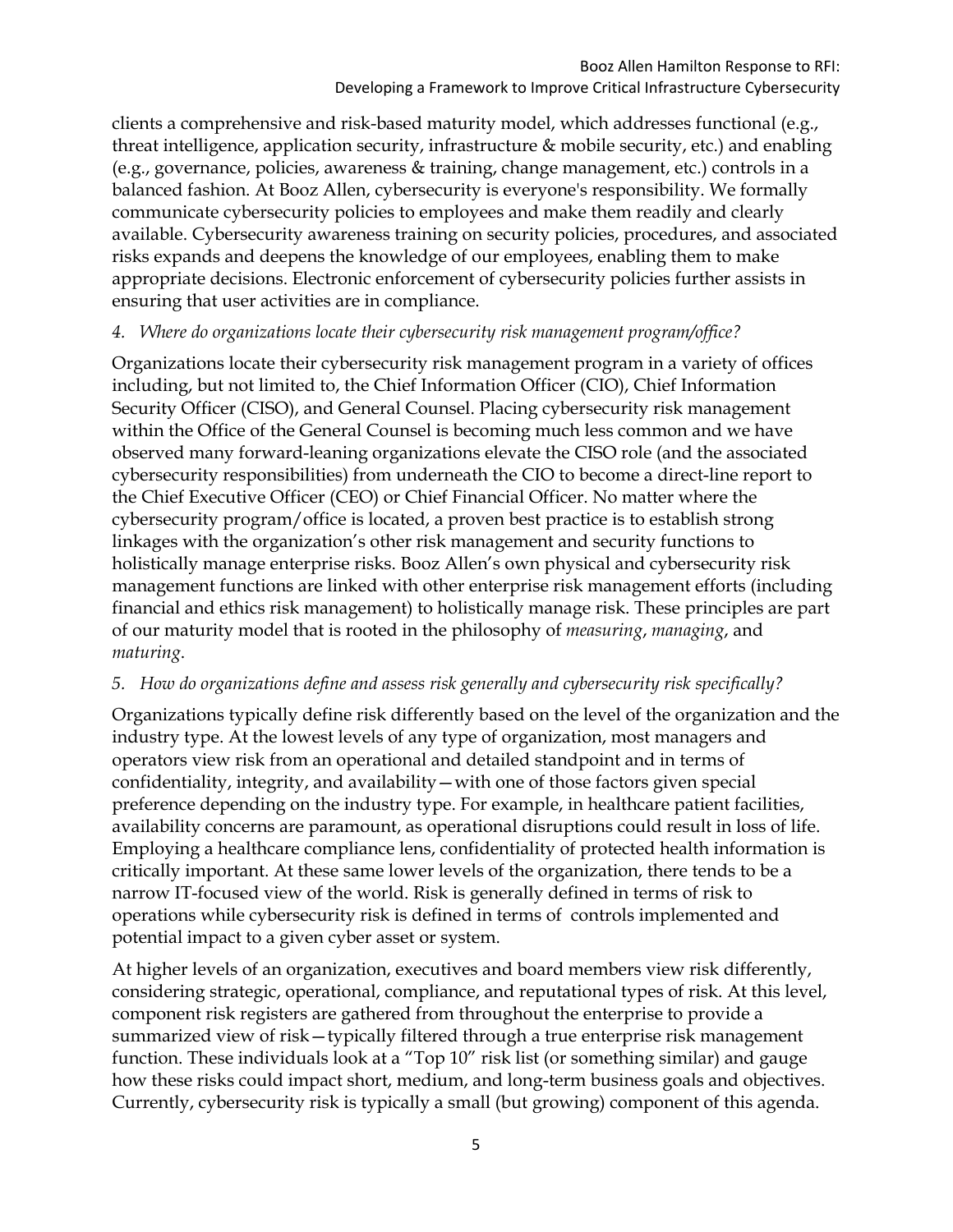At these higher levels of the enterprise, we see organizations taking a maturity-based view of capabilities as they relate to risk management—an approach that allows for cross-cutting performance assessments. For example, a maturity view can readily help answer the question, "How effective are we at monitoring insider threats?"

*6. To what extent is cybersecurity risk incorporated into organizations' overarching enterprise risk management?* 

Within the strategic or enterprise risk management space, the agenda usually consists of five to ten risk types that the enterprise needs to manage (e.g., reputation, credit, fraud). Typically, cybersecurity risk is a subset of an "IT" risk type, but sometimes cybersecurity does stand on its own as an enterprise-level agenda item. Cybersecurity often rises to the forefront only in the event that the enterprise has experienced a negative cyber event. Often, the lack of executive-level attention is due to a broken process at a lower level in the organization, where security and IT organizations lack the skill, desire, or resources to integrate risk information with the business and subsequently pass that information up the organizational hierarchy in meaningful ways. Therefore, what is potentially valuable security-related information for executives, remains hostage at lower levels of the organization due to poor risk management and communication processes.

From an industry-specific standpoint, the financial services community has generally elevated the CISO to new levels of importance, so we see cybersecurity gain more attention at executive and board meetings. In the electricity subsector, there has been less of an evolution in cybersecurity risk prominence, as management is still hyper-focused on operational availability. While in healthcare, we see a trend in cybersecurity risk appearing on the enterprise risk agenda, especially with the mobile device movement and the push for electronic health records.

There is great opportunity to evolve the status quo. For example, more mature integration of cybersecurity and business organizations—to the level of embedding representatives within business units—is an effective start, from Booz Allen's experience. Once better communication and security-to-business integration is happening, more ideal risk management dialogue typically takes place.

*7. What standards, guidelines, best practices, and tools are organizations using to understand, measure, and manage risk at the management, operational, and technical levels?* 

A myriad of sources are available to manage risk at different levels of the organization. The unfortunate history of these guidance documents is that no one framework or standard is universally valuable and applicable to managing risk at all organizational levels management, operational, and technical. Another concerning trend we see is that controlsbased "checklist" standards are substituted for robust risk management processes. Such an approach reflects the fact that many leaders view compliance or certification as equal to security, when in reality, security must go beyond compliance.

At the management level, there are several guidance documents that advise on programmatic constructs and high-level controls that are required for comprehensive cybersecurity. The most overarching and flexible guidance comes from International Organization for Standardization/ International Electrotechnical Commission (ISO/IEC)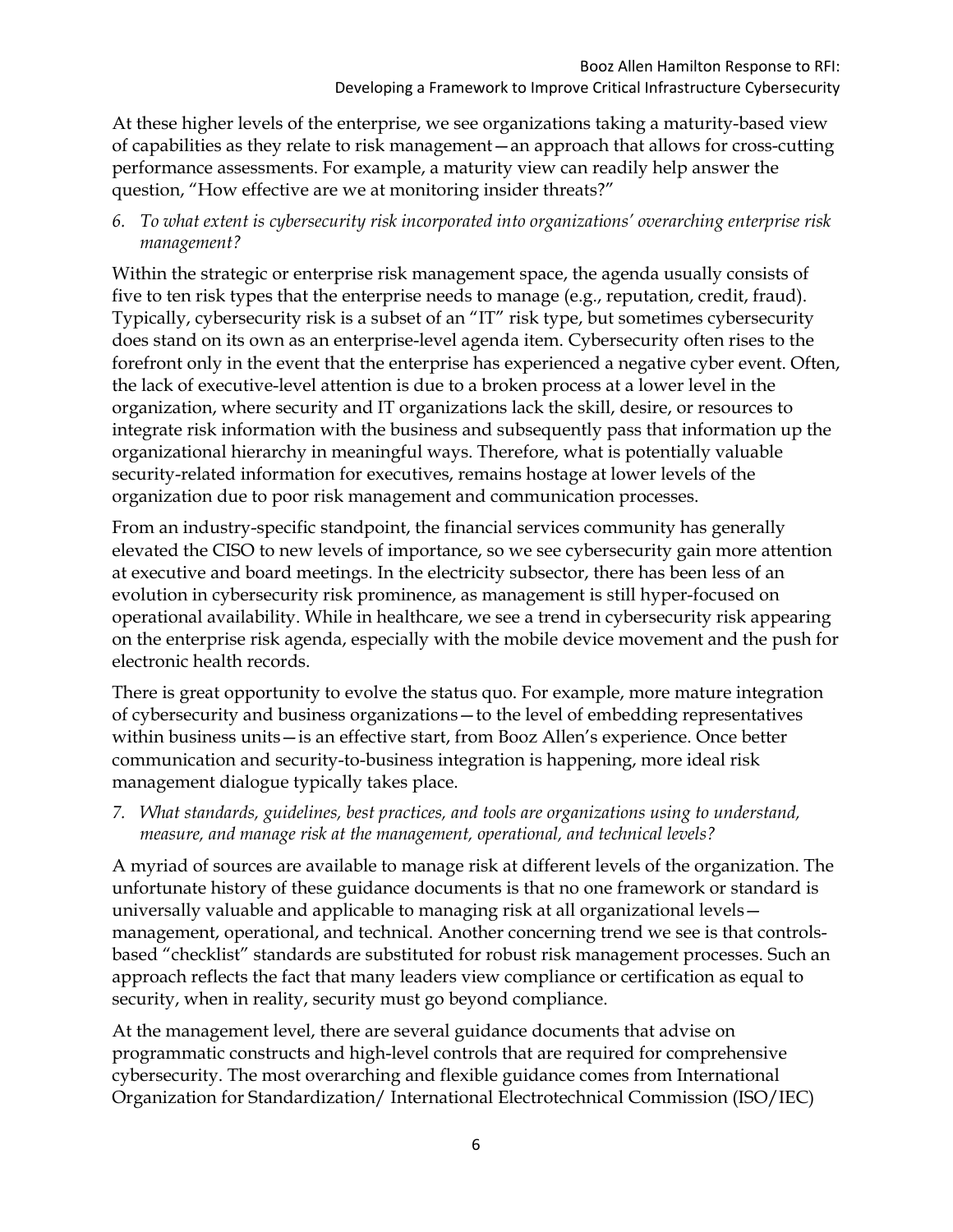#### Booz Allen Hamilton Response to RFI: Developing a Framework to Improve Critical Infrastructure Cybersecurity

 (HITRUST) Common Security Framework, Department of Energy's Electricity Subsector 27001 and 27002. Many other national and international standards have adopted this framework outright or used it as a basis for additional customization. Several others exist for management purposes (e.g., Control Objectives for Information and related Technologies, COBIT, NIST Special Publication (SP) 800-39), but they are designed more for devising programmatic constructs and cannot readily permeate into operational and technical parts of security activities. A seemingly endless set of guidance exists that blends the operation and technical levels (e.g., NIST SP 800-53, Health Information Trust Alliance Cybersecurity Capability Maturity Model (ES-C2M2), North American Electric Reliability Corporation Critical Infrastructure Protection (NERC-CIP) standards, and many others). All of these are largely targeted below the management level, and many are sector-specific.

In addition, Booz Allen has developed a comprehensive, maturity model that leverages the best attributes from the most well-known cybersecurity standards from across sectors. Our approach is designed to enable organizations to measure, manage, and mature their cybersecurity capabilities and enhance overall threat preparedness and resilience. The maturity model addresses functional (e.g., threat intelligence, application security, infrastructure & mobile security, etc.) and enabling (e.g., governance, policies, awareness & training, change management, etc.) controls in a balanced fashion and is deployed using a risk management approach. We have been using this maturity model with a variety of critical infrastructure sectors and through continued collaboration and partnership with industry have continued to tailor and refine the methodology to meet the unique needs of sectors and organizations.

#### *8. What are the current regulatory and regulatory reporting requirements in the United States (e.g. local, state, national, and other) for organizations relating to cybersecurity?*

A variety of existing regulatory requirements exist (e.g., Health Insurance Portability and Accountability Act, Sarbanes-Oxley, Gramm-Leach-Bliley, Chemical Facilities Anti-Terrorism Standards, State data breach laws, and several others), which impact a variety of critical infrastructure sectors. Compliance with this vast array of regulations is not only complex, but organizations often—due to lack of resources, confusion, and regulatory fatigue—do not achieve intended results. Existing regulations, which promote a checklist approach, do not necessarily enhance cybersecurity, as they lack the flexibility and adaptability necessary to meet current and future cyber challenges.

An inventory and review of current cybersecurity regulatory requirements can enable the identification of common themes, unique requirements, and potential gaps, which the Cybersecurity Framework should address. Such an activity would also help to ensure that regulators are able to incorporate the Framework into existing regulatory regimes, thereby reducing the cost of compliance and enabling critical infrastructure to focus on improving their cybersecurity posture.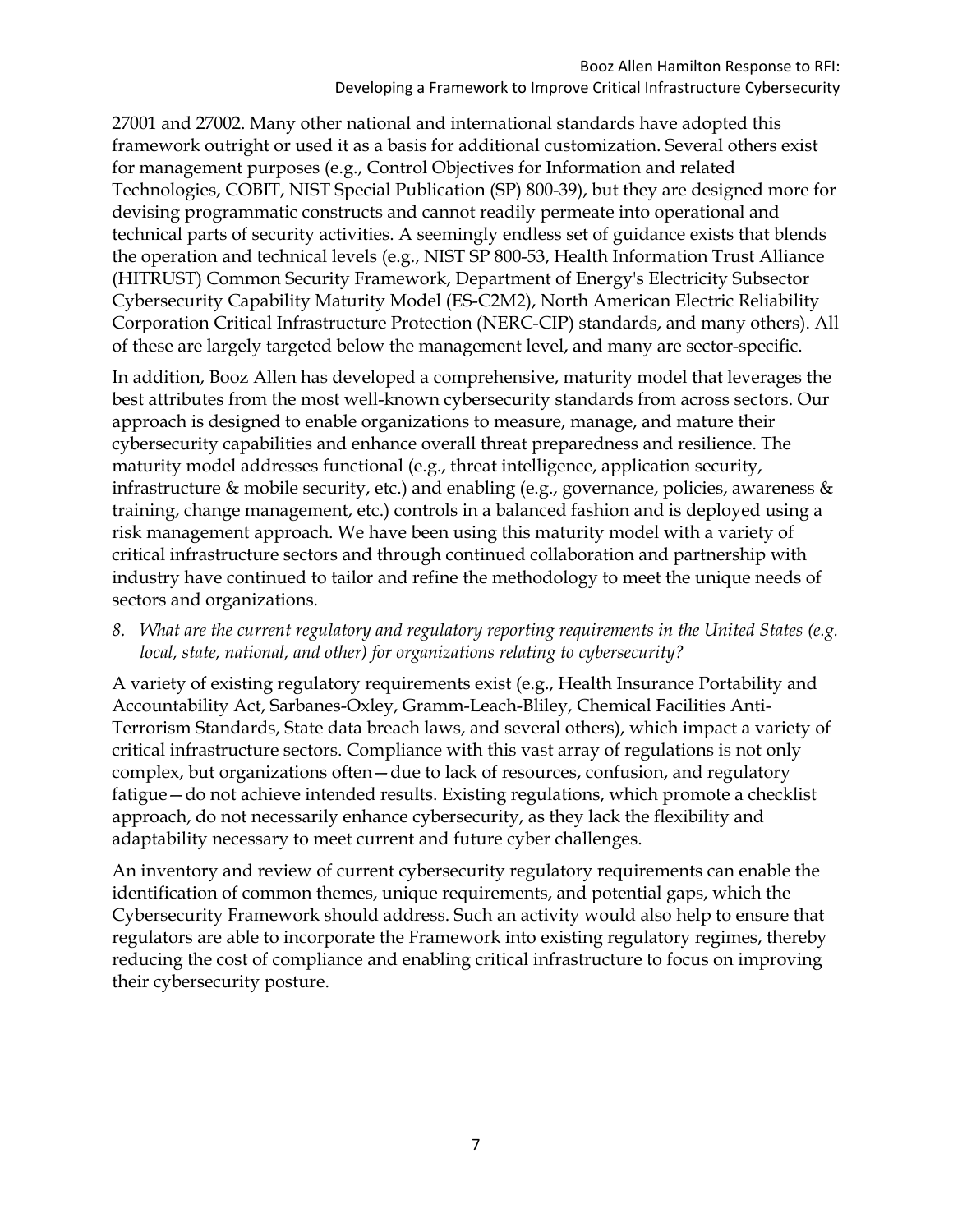*9. What organizational critical assets are interdependent upon other critical physical and information infrastructures, including telecommunications, energy, financial services, water, and transportation sectors?* 

Much work remains to be done around the identification of cyber-related risks that have impacts across multiple sectors and may be magnified when realized in more than one sector. Infrastructures are closely intertwined and interconnected with ecosystems within ecosystems within ecosystems. Cybersecurity risks in one sector can translate to operational risks in other sectors and can ultimately introduce systemic risks to the nation. The highly diverse, distributed, virtual, and interconnected nature of the critical infrastructure and the constantly evolving threat landscape limit the effectiveness of traditional, bottom-up assetbased approaches to cybersecurity. An ecosystem approach to security is needed, which considers the whole enterprise (and multiple enterprises within enterprises) and the interdependent nature of business operations and functions. Such an approach makes cybersecurity a business-as-usual activity and ensures that cybersecurity is embedded in the organization's culture and is used to drive innovation and business growth through governance and risk management.

10. What performance goals do organizations adopt to ensure their ability to provide essential *services while managing cybersecurity risk?* 

Performance goals vary greatly, depending upon the sector. The simplest viewpoint is to understand goal-setting and risk management decisions in terms of confidentiality, integrity, and availability. Of essential note is the need for the core business function, rather than the cybersecurity program/office, to define the specific goals and their relative importance. Only then, can the organization work together to meet both the mission of the critical infrastructure and the related security needs. For example, in the payer-provider component of healthcare, we see a rigorous focus on integrity for claims processing. Within the patient care part of healthcare, the acute delivery of services is vital—thus, availability is a top goal. Similarly, availability is a top focus in upstream and downstream operations for oil and gas companies. The idea of "convergence" is becoming increasingly prominent in balancing and setting business performance goals and cybersecurity risk management. As business leads integrate with the technical sides of the enterprise in establishing confidentiality, integrity, and availability goals, the cybersecurity and business continuity organizations can more readily serve these needs and meet stated performance goals.

#### *11. If your organization is required to report to more than one regulatory body, what information does your organization report and what has been your organization' s reporting experience?*

As an organization we have a variety of regulatory reporting requirements (e.g., periodic filings with the Securities and Exchange Commission, the Defense Contract Audit Agency, the Internal Revenue Service), which we must meet. We have found that compliance with regulatory requirements is a necessary element of doing business and providing transparency into an organization's operations. At times, these requirements can be complex and resources must be dedicated to ensuring compliance. In addition, we have found that it is important to link our security practices together with our compliance efforts to enhance our overall ability to manage risk to the enterprise."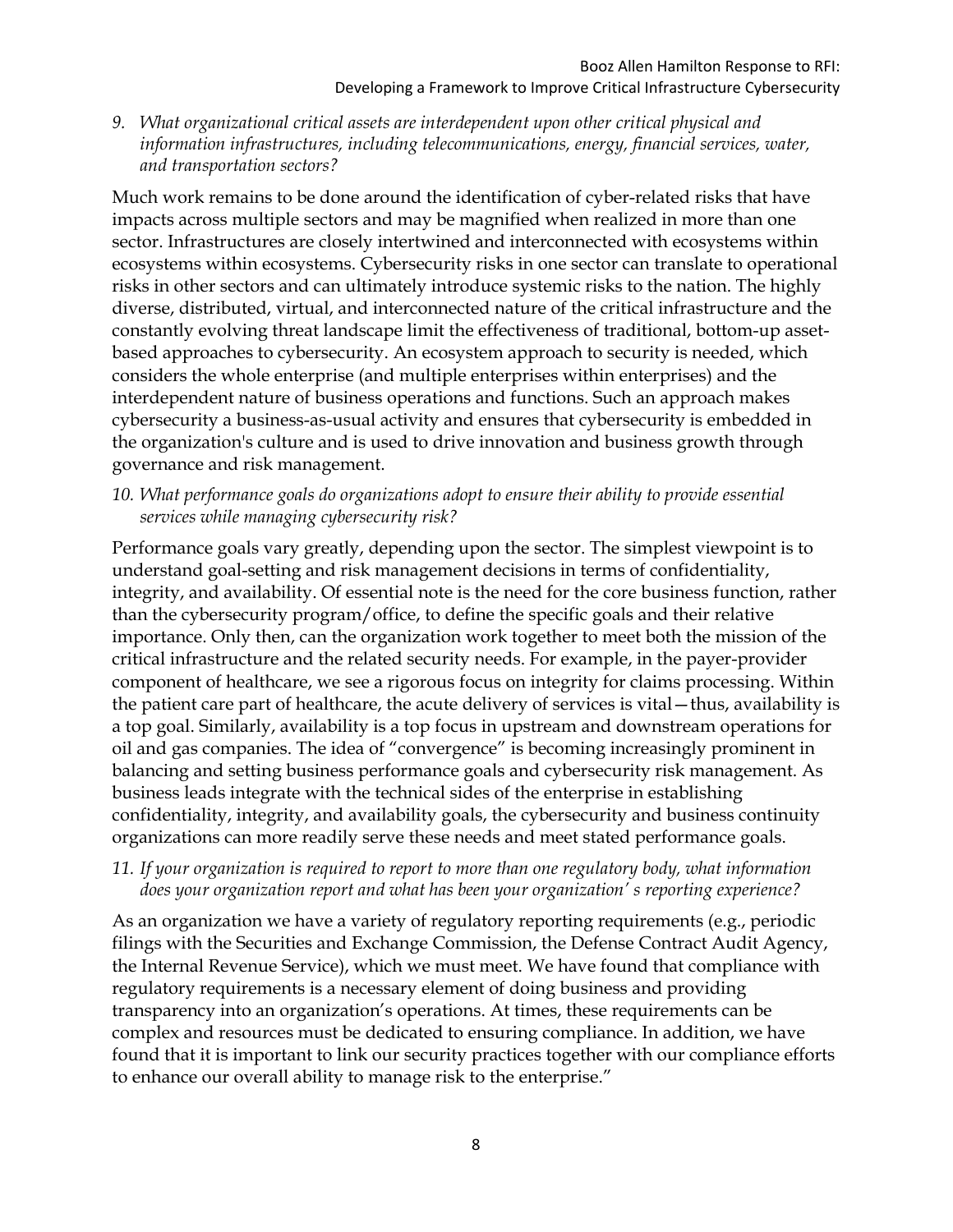*12. What role(s) do or should national/international standards and organizations that develop national/international standards play in critical infrastructure cybersecurity conformity assessment?* 

Standards organizations can play a key role in building consensus on levels of assurance and associated evidence sufficient for conformance acceptance. They can also provide a forum for reaching agreement on necessary and sufficient qualifications for assessors. This can be particularly helpful to level the field when business imperatives (e.g., strong competitive environment vs. a collaborative sharing environment) differ among organizations. In addition, development of an international standard, which presents agreed upon cybersecurity standards, has the potential to result in long-term cost savings by eliminating duplicative and conflicting requirements across multiple countries and a consistent baseline from which to understand risk across organizations.

#### **Use of Frameworks, Standards, Guidelines, and Best Practices**

Numerous cybersecurity guidance documents are currently in existence. A great deal of them are focused on system-level guidance and managing everything within the "IT sphere." Evolving the language and targeting this guidance towards a connection with the business will be an important step forward.

#### *1. What additional approaches already exist?*

Three cybersecurity frameworks in common use in addition to the NIST Risk Management Framework (RMF) are ES-C2M2, NERC-CIP standards, and ISO/IEC 27001 with ISO/IEC 27002. All provide a broad-based mechanism for evaluating the maturity of enterprise cybersecurity functions. ES-C2M2 and the NERC-CIP standards were authored by subject matter experts in both cybersecurity and the electricity or electric power subsectors respectively, and therefore reflect both cyber and operational concerns. All provide controls across a variety of security domains or families. ES-C2M2 measures maturity of process. NERC-CIP standards focus on programs and process. ISO/IEC focuses on process and technology. All, with differing levels of tailoring, can be applied to multiple critical infrastructure sectors (and subsectors, where appropriate). None have a maturity model that considers the interlinked dimensions of people, process, and technology. For each, the focus is either compliance to stated controls or adherence to guidelines and principles without explicit consideration of threats and an ultimate objective of demonstrated risk reduction.

 analytics, but also business process engineering and human capital development. It also We have also developed an approach that helps organizations measure, manage, and mature their cybersecurity programs. The model encompasses not only technology and factors in the role that large, systemically critical organizations play in commercial markets and the economy. As a result, it has yielded tremendous insight into the ways companies identify and manage threats at a network level. The model has also yielded a new approach that revolutionizes traditional perimeter-based security by building on dynamic, tiered network structures. Our maturity model, which is deployed using a risk management approach is helping organizations (e.g., large financial, energy, and healthcare institutions)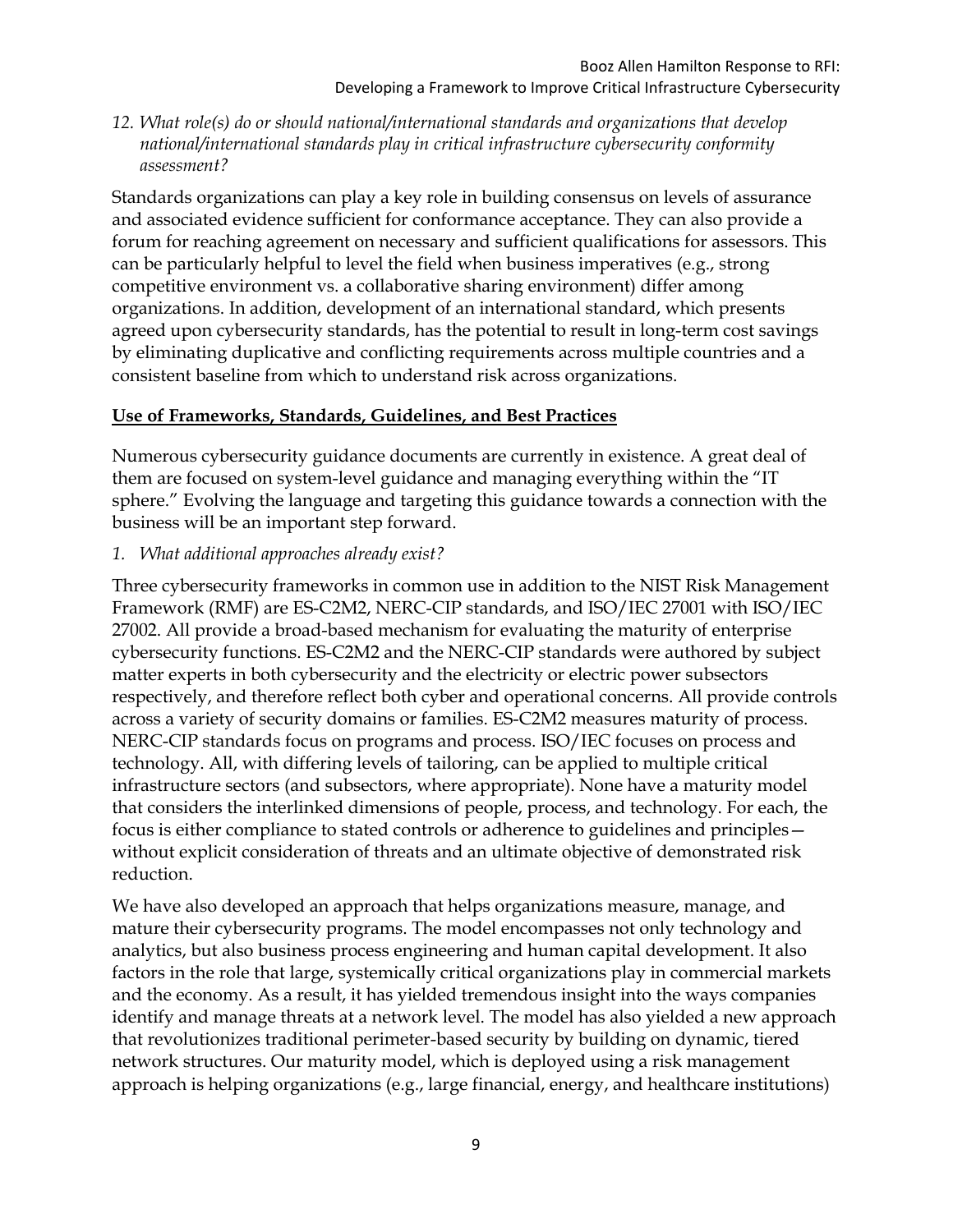transform their cybersecurity programs from the ground up—and implement key components across all three dimensions of people, processes, and technology.

#### *2. Which of these approaches apply across sectors?*

It is likely that any of these approaches has a good deal of cross-sector applicability. Our estimate is that between 50-80 percent of a given documented approach would work in a cross-sector format, with some tailoring. Some frameworks such as ISO/IEC 27001 and 27002 can be applied to multiple sectors without signification modification because the standard is high-level and represents a collection of guidance similar to that found in the NIST RMF. Models such as ES-C2M2 or the NERC-CIP standards could be tailored for sectors beyond those they were intended for, or the concepts readily leveraged.

#### *3. Which organizations use these approaches?*

Almost every private sector organization uses some semblance of ISO as a base construct, and then modifies from there. In sectors where there is a regulatory requirement for a specific standard, such as NERC-CIP, that standard would take precedence as the "approach" to security. We have found a variety of institutions across multiple sectors are embracing a maturity-based approach that is flexible, adaptable, and easily tailored to the diverse needs.

# *4. What, if any, are the limitations of using such approaches?*

Security management standards are not leveraged to their fullest. Cataloging of vulnerabilities and security controls get high visibility without the required threat context. This can result in a drive towards compliance with a checklist of controls with weak ties back to the reduction of risk. The approaches referenced do not effectively integrate people and processes with technology and hence security compliance is decoupled from security operations.

# *5. What, if any, modifications could make these approaches more useful?*

The greatest utility increase we envision is the creation of a means to consistently characterize cybersecurity risk in terms of business risk. This requires a better characterization of the relationship between operations or mission, secure engineering and secure processes, including the humans that run and/or seek to disrupt the processes. Another key aspect is a means to consistently measure and demonstrate "sufficient" risk treatment in terms of the business rather than solely in terms of the state of the system. This requires having the ability to express risk tolerance in terms that go beyond IT system level metrics that deliver actionable data to system owners, and instead, build actionable metrics for business leadership. Finally, building consensus around mapping operational security or observable security to security engineering and compliance (e.g., agreement on factors that characterize current threat activity and whether or not the security plan is sufficient to meet organizational needs) is needed.

# *6. How do these approaches take into account sector-specific needs?*

 reflects the assets that need to be protected and the people that need to perform the The base control types—identity and access management, training, policy, etc.—have a common foundation, but the sector-specific needs typically come out in the language that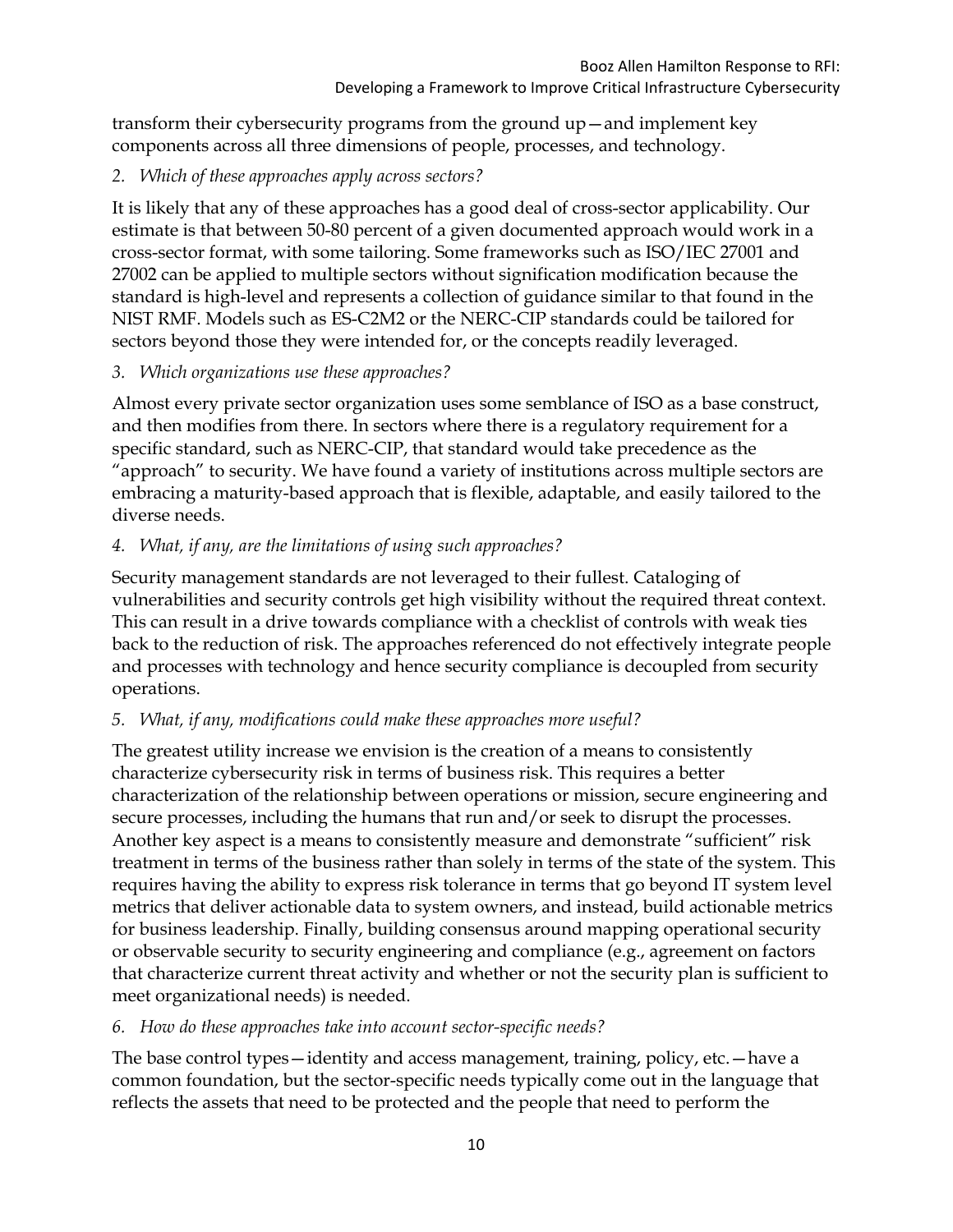activities. For example, in the NERC-CIP standards, "bulk electric system," "transmission operator," and "generator operator" are assets or roles unique to Energy Sector operations, and thus, that level of specificity would not be appropriate in healthcare cybersecurity guidance.

*7. When using an existing framework, should there be a related sector-specific standards development process or voluntary program?* 

Sector-specific standards of practice are needed when using an existing risk management approach to ensure ease of use and maximum adoption by each sector. Risk profiles vary across the sectors and each sector has unique attributes, which must be considered. For example, the Electricity Sub-sector is highly concerned with the resilient operation of their control systems environment, whereas the Financial Services Sector is more concerned about information leakage and denial of service through their IT environment, and the healthcare sector is focused on working to reform operations and respond to mandates related to meaningful use.

*8. What can the role of sector-specific agencies and related sector coordinating councils be in developing and promoting the use of these approaches?* 

SSAs and Sector Coordinating Councils (SCC) are essential to ensuring that approaches are developed in a collaborative and consultative way, take advantage of existing efforts, methodologies, and approaches, and tap into sector-specific expertise necessary to ensure that approaches are relevant to sector operations. SSAs and SCCs can help in a variety of ways including:

- Ensuring that a variety of subject matter experts from across a sector are identified and involved in developing and promoting the use of risk management approaches,
- Defining appropriate cybersecurity practices, which take into account the types of services and functions provided by the sector,
- Determining a sector-specific current state of practice and target state of practice, and desired sector risk profile,
- Building consensus on expressing sector-specific cyber vulnerabilities and risks,
- Assessing the efficacy of mitigation strategies, given a sector's unique challenges (e.g., legacy infrastructure, interdependence on external systems),
- Identifying or creating requirements, which appropriately balance the need for security with other customer needs (e.g., accessibility), and
- Protecting the sector collectively rather than as component parts through the development of a macro view of the sector's implementation of security practices to include "snapshots" of overall cybersecurity "health" of the sector.

# *9. What other outreach efforts would be helpful?*

NIST should continue to engage directly with critical infrastructure owners and operators to understand business drivers, current and emerging threats and vulnerabilities, risk management practices and limitations, and current performance measures. By working to understand the current landscape, NIST will be able to meet critical infrastructure owners and operators where-they-are, and put cybersecurity practices in the context of business goals and objectives. In addition, public and private sector efforts to expand cybersecurity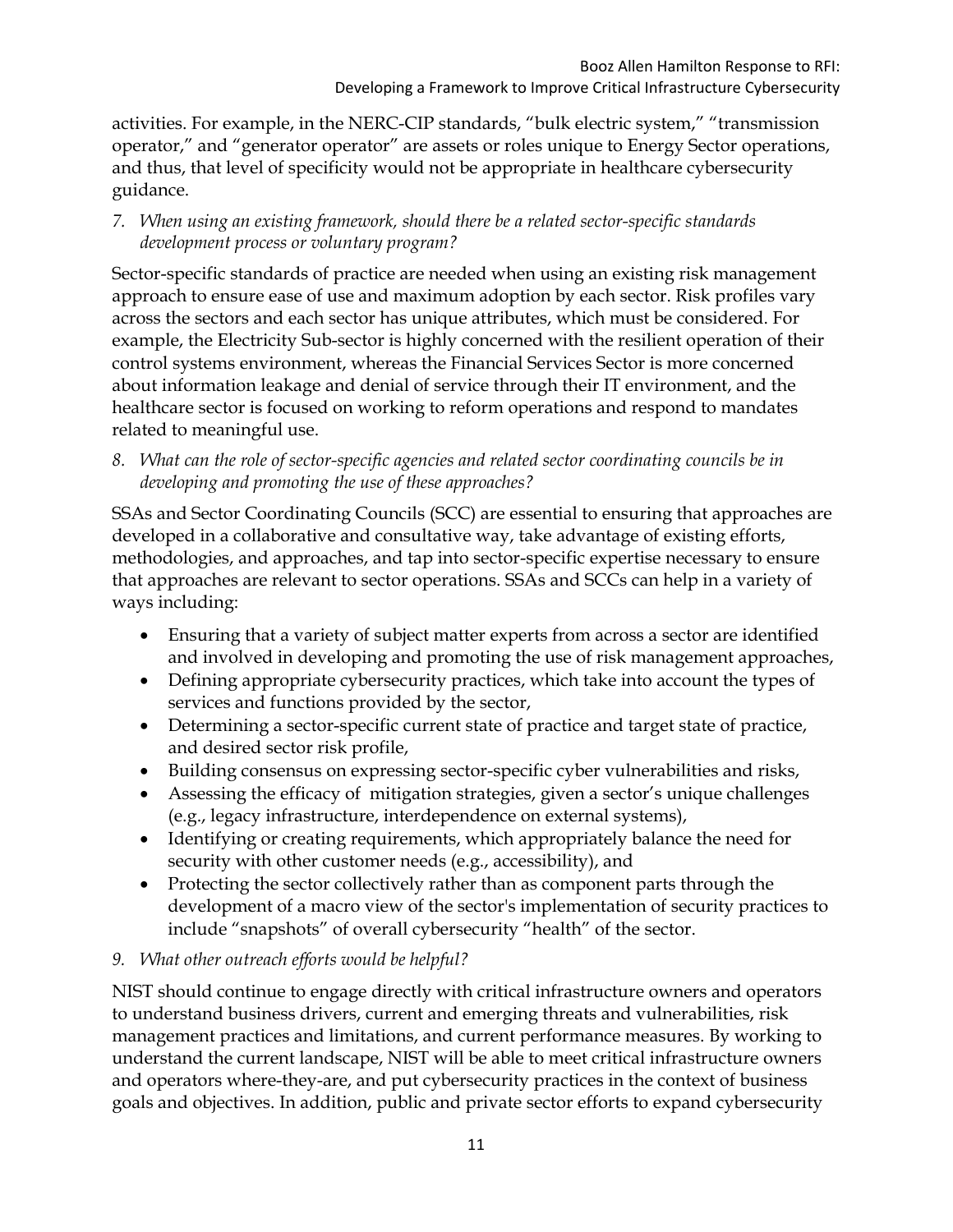awareness and training programs to include business partners and end users of critical infrastructure would be helpful. Each employee and decision maker in an organization has a role to play in enhancing the cybersecurity of the critical infrastructure and they need access to information regarding the importance of cybersecurity and actions they can take.

# **Specific Industry Practices**

There are quite a few commonalities among industry practices. There certainly exists a base set of requirements that could and should be applicable across industries, and the future Framework should keep this as a principle. Based on what Booz Allen has seen across various sectors, it is very apparent to us that that framework must exude agile and adaptive characteristics that allow for each sector to make it uniquely conform to their needs.

# *1. Are these practices widely used throughout critical infrastructure and industry?*

The majority of the practices referenced in the RFI are universally implemented within the Financial Services Sector, where there is increasing maturity in the processes and technologies needed to implement such practices. The Oil & Gas Subsector also demonstrates increasing sophistication in employing these practices, likely due to its status—just like Finance—as being a top tier target. The convergence of security (cyber, physical, and business continuity) and the practice of "resilience" is still relatively immature, as organizations still struggle with historically siloed operations and lack of impetus for true integration, but rather focus on meeting or maintaining compliance for regulatory and/or audit purposes. Other industries (e.g., Water, Healthcare) are generally recognizing the importance of these security topics, but due to legacy mindsets, unawareness of the threat landscape, or funding realities, broad adoption or mature implementations are not as visible.

# *2. How do these practices relate to existing international standards and practices?*

Several of these areas—particularly dealing with access, assets, monitoring, and response – are explicitly covered by a large cross-set of well-known standards (e.g., NIST SP 800-53, ISO/IEC 27001 and 27002, HITRUST). The degree of depth (e.g., implementation guidance) provided by any one of these standards varies, depending on the level of flexibility and precision intended by the standards' authors.

*3. Which of these practices do commenters see as being the most critical for the secure operation of critical infrastructure?* 

 cybersecurity functions: In our experience, the most critical factor in ensuring the overall success of a cybersecurity program is to structure the organization in a way that addresses cybersecurity from a proactive, enterprise risk perspective, not a system or asset-focused perspective. Booz Allen uses our dynamic defense model to organize security programs around five dedicated

- **Prepare –** Develop threat scenarios, assess threats and vulnerabilities, and conduct simulated exercises
- **Prevent** Reduce day-to-day incidents by addressing known vulnerabilities and exercising strong security fundamentals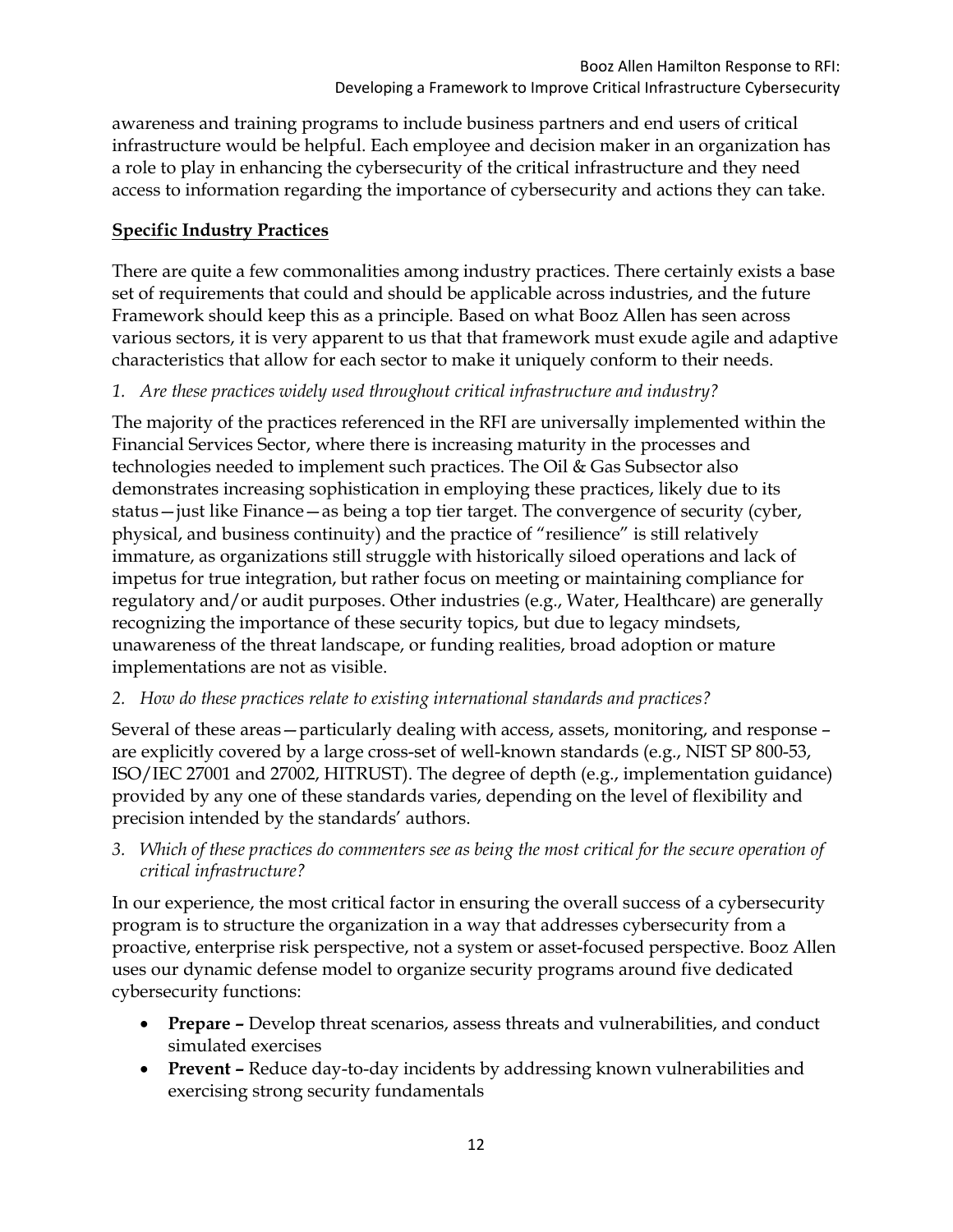- Detect Perform proactive security monitoring at multiple collection points (e.g., servers, desktops, network devices) and aggregate data for analysis
- **Respond** Mitigate incidents through an agile and coordinated response
- **Recover** Integrate investigation, forensics, and continuous improvement functions

Using this construct, an organization can align staff to day-to-day operations, while other functions are dedicated to more strategic preparedness and prevention of future attacks. Once organized in this manner, measurement frameworks are applied to ensure each function is operating effectively against their specific mission in the areas of people, process and technology.

*4. Are some of these practices not applicable for business or mission needs within particular sectors?* 

Organizing a security program around a proactive set of cybersecurity functions is critical for all sectors. Within each function, specific practices may be more applicable than other for a particular critical infrastructure sector. For example, under the "Prevent" function, a financial institution may pay particularly high attention to its secure software development practices, while a water utility may produce relatively little custom software. Additionally, some practices are applicable, but may not be implementable because of the lack of cybersecurity capabilities being offered by the vendors. For example, use of encryption and key management may be extremely difficult within industrial control system (ICS) environments due to the lack of built-in security features and low processing power. In these situations, other mitigating controls must be in place, such as physical segregation of an ICS network from an Internet-connected network. Booz Allen's approach when assisting our clients across a broad spectrum of subsectors is to leverage a cybersecurity maturity model that allows us to tailor a client's security controls and target maturity in a way that is specific to the risks they face within their sector.

# *5. Which of these practices pose the most significant implementation challenge?*

Those that are typically centralized (e.g., monitoring, setting encryption standards or other foundational controls) pose less of a challenge. Those practices that are typically owned in a federated model (i.e., must be implemented by different parts of the business) pose the greater implementation challenge. Business units have unique needs that they need to customize or tailor practices to support or enable. If there is no incentive model for uniform adoption, this becomes problematic when looking at the aggregate implementation and created exposures. An example challenge practice is asset management, where a business may need to deploy a large scale of mobile devices or "beyond the corporate perimeter" technology—getting a central view of all business unit assets and the data that those assets use is very difficult. Identification and authorization of users accessing systems is harder for larger organizations typically since they have built up so many accesses over time. Asset identification and management is difficult for large organizations because many of their operations and systems are siloed and no repository identified as the system of record.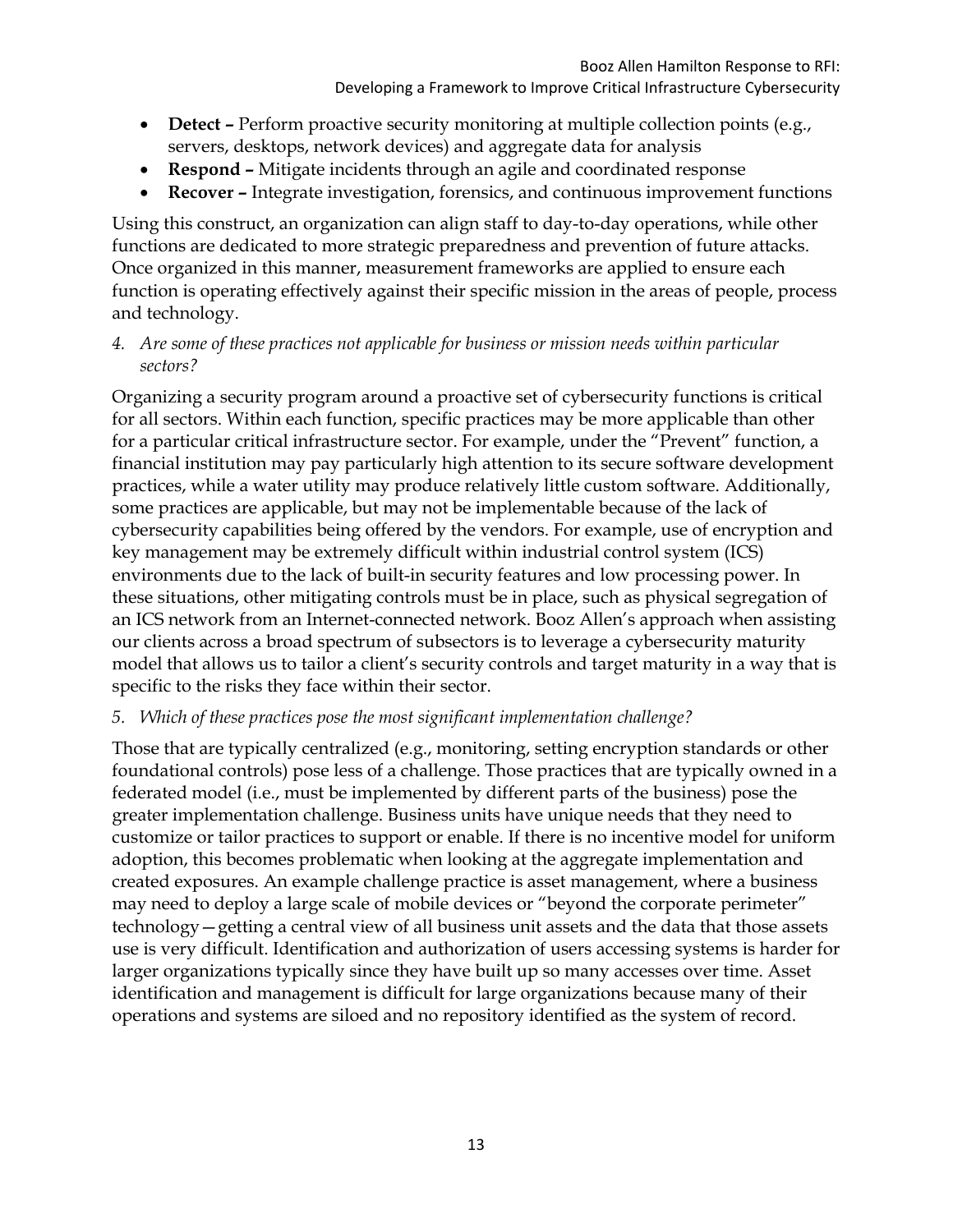#### *6. How are standards or guidelines utilized by organizations in the implementation of these practices?*

Most standards/guidelines within a company are based on a well-known construct (e.g., ISO/IEC 27001and 27002) and are tailored from there. We see extreme variability in the "level" of guidance. Some organizations simply have a high-level ISO-based capstone policy with little "how to" or "next layer down" knowledge associated with it. Other organizations have a plethora of detailed system configuration guides, but no organizing construct for tying it all together. In regulated industries (e.g., healthcare), we see standards implementation being driven by a desire to focus on mapping to regulatory requirements and successfully completing required audits.

*7. Do organizations have a methodology in place for the proper allocation of business resources to invest in, create, and maintain IT standards?* 

Most are very ad hoc. The desire is there, but several realities interfere with standards generation. The first is the separation of business and the IT/cybersecurity organization. Legacy separation of these business units creates conflict and resource challenges when coming together to work on a standard, even if for the "common good." Second, there is a skillset shortage. Many organizations do not have experienced policy authors that articulate needs based on business-specific needs, nor for the realities of a complex business environment facing ever-increasing threat types.

*8. Do organizations have a formal escalation process to address cybersecurity risks that suddenly increase in severity?* 

Organizations that have a heightened awareness of the threat and risk environment often have formal escalation processes in place. Those organizations that take an enterprise approach to risk management seriously (and have IT/cybersecurity embedded as a key part of it) are typically better prepared to address cybersecurity risks. In addition, those organizations with a CISO (or CISO equivalent) that is near the top of the corporate hierarchy are typically better able to formally escalate and address severe cyber risks. Finally, formal incident response plans and playbooks at the organizational and Sector levels that are routinely exercised and used during real-world events further support and enable the escalation of cybersecurity risks.

# *9. What risks to privacy and civil liberties do commenters perceive in the application of these practices?*

Organizations have many goals and objectives beyond cybersecurity, one of which is to develop a positive workplace environment which contributes to attracting and retaining staff. Cybersecurity controls run the risk of eroding this environment when employees feel technology is being used to unduly monitor and control their actions and behaviors. Employees must continue to feel safe and comfortable in using IT for everyday business needs and (realistically) benign personal use without fear. In this light, it is particularly important that the organization communicates clearly to the workforce about the goal of the security program—protecting the organization from internal and external risks, as opposed to tracking employee behaviors as a personnel management function. It must be clear to the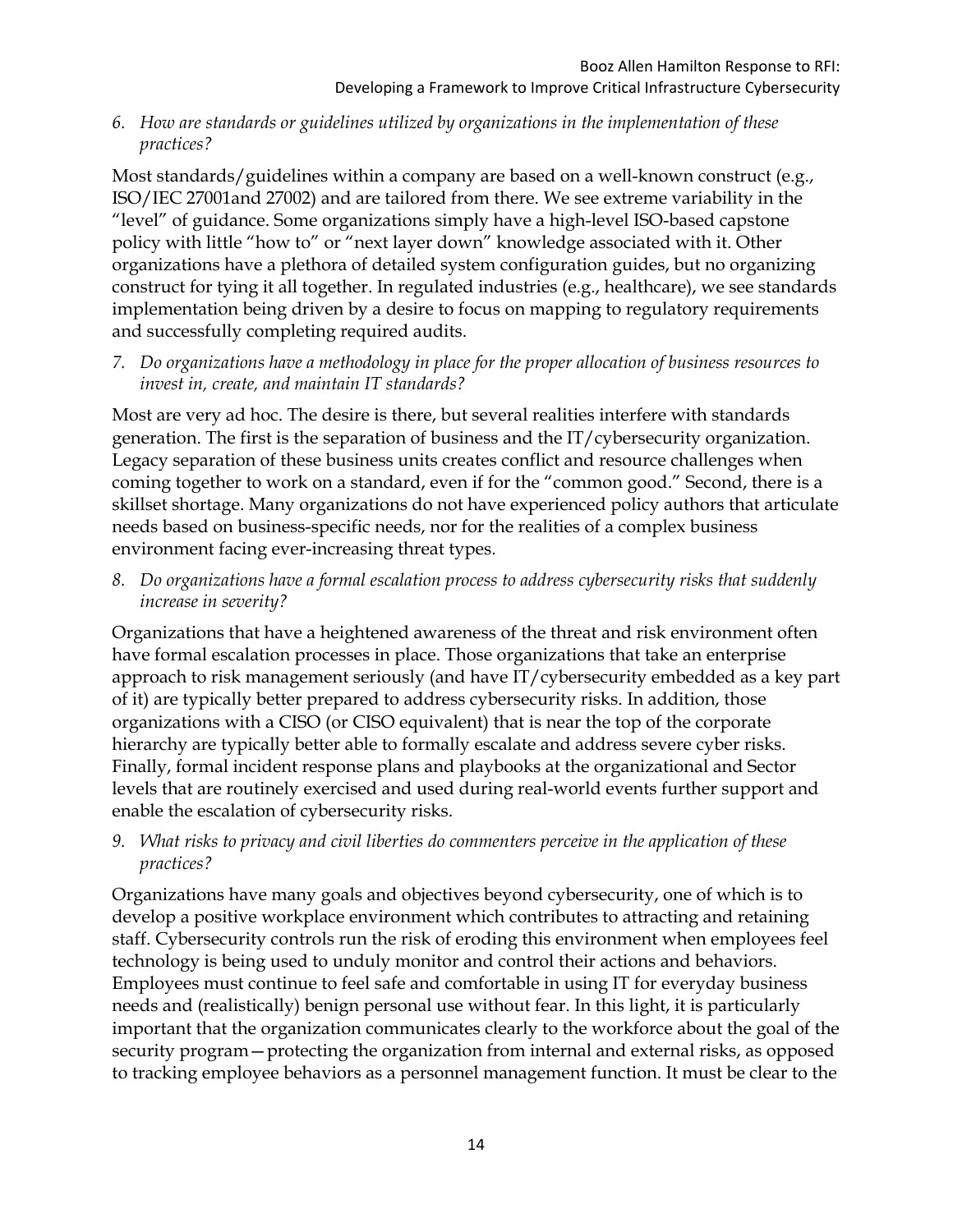employees that the security program's mission is to protect the overall health of the organization, which directly benefits the employees themselves.

In addition, organizations have a responsibility to protect any information they must necessarily collect as part of conducting daily business. Whether it is employee or customer data, identification and authorization systems must uniquely identify individuals, typically using a database of personally identifiable information (PII). If breached, such a database can cause financial harm and/or embarrassment to the record subjects, with the organization potentially liable, particularly in industries such as health and finance.

*10. What are the international implications of this framework on your global business or in policymaking in other countries?* 

Multi-national organizations often find that local laws and regulations differ greatly between countries and trade zones. These differences can directly impact the implementation and configuration of cybersecurity solutions. For example, European Union countries have very specific regulations protecting personal identities and associated identifying information (e.g. usernames, IP addresses), while the United States provides relatively fewer restrictions on data generated on an organization's business network. The Framework should build in flexibility regarding these differing international laws and regulations by not prescribing specific solutions, but instead should be a maturity-based framework that defines the expected security practices for a given maturity level, while still allowing development of custom-tailored solutions.

# *11. How should any risks to privacy and civil liberties be managed?*

Like their missions, the privacy and civil liberty practices and obligations of critical infrastructure organizations vary wildly. A baseline approach aimed at creating organizational safeguard requirements and PII breach response requirements would allow organizations to properly allocate resources for privacy and civil liberty concerns. A baseline approach with a set of expectations for all PII data would also allow basic privacy and civil liberty protections to be engineered and integrated into the system development lifecycle. This approach should address the issues raised by the Fair Information Practice Principles (also see NIST SP 800-53 Appendix J). Transparency should be provided to record subjects defining what data is collected, how it is used, and for how long it is used. Organizations should provide mechanisms to allow record subjects a way to access records and correct inaccuracies. Organizations should minimize PII collections and uses, with a timeline for disposal. Finally, privacy incident responses should provide accountability and redress for individuals involved.

#### *12. In addition to the practices noted above, are there other core practices that should be considered for inclusion in the framework?*

Globalization has brought a unique set of supply chain risk management (SCRM) challenges and threats to industry, especially with our ever-increasing reliance on technology products and services to meet mission and business needs. Threats to the information and communication technology (ICT) systems range from counterfeit items, intentional threats such as malicious code or hardware Trojans, to poor software development practices that create software vulnerabilities or hardware quality issues. ICT